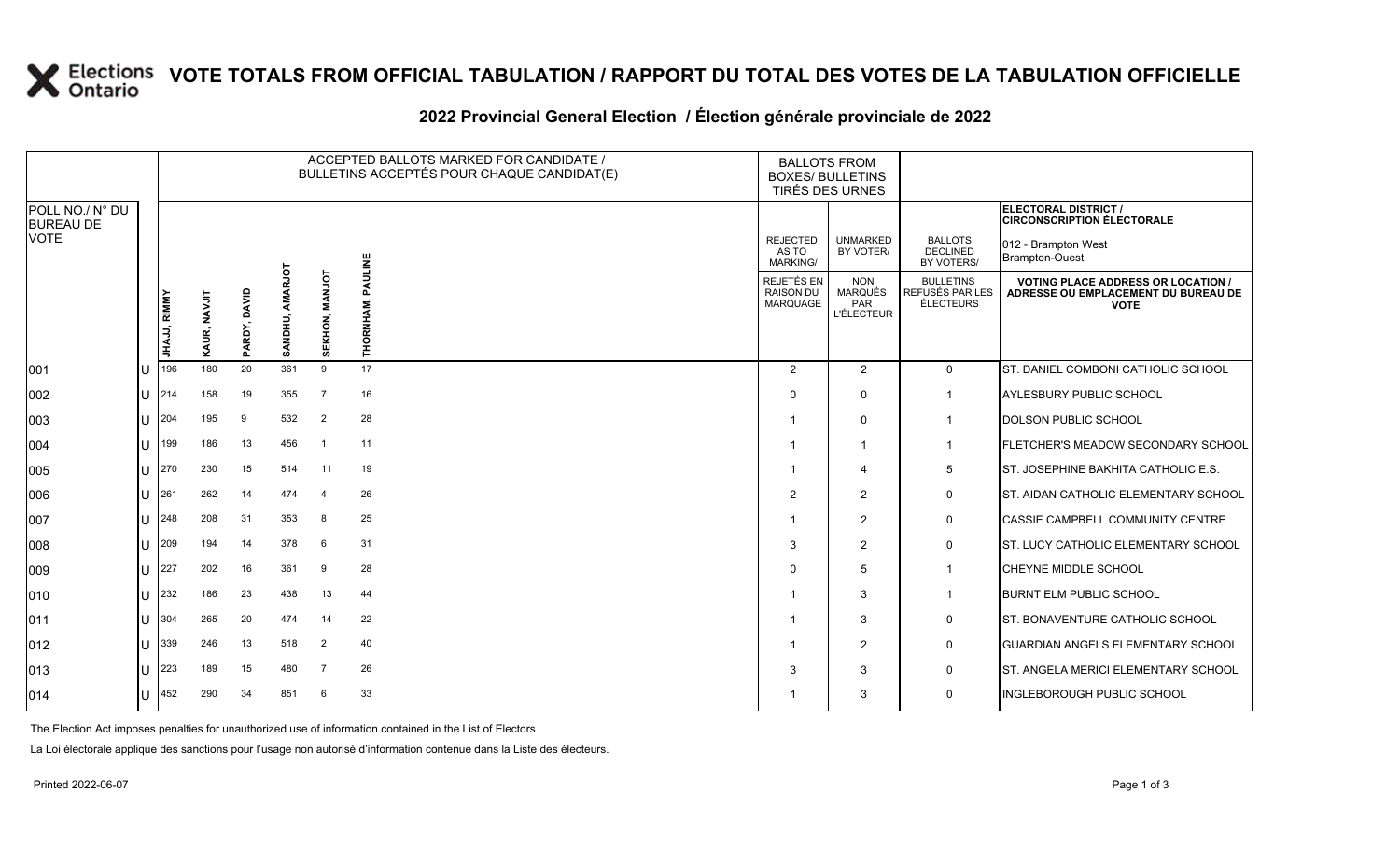# **X** Elections VOTE TOTALS FROM OFFICIAL TABULATION / RAPPORT DU TOTAL DES VOTES DE LA TABULATION OFFICIELLE

### **2022 Provincial General Election / Élection générale provinciale de 2022**

|                                     |    |                     |              |              |               |                     | ACCEPTED BALLOTS MARKED FOR CANDIDATE /<br>BULLETINS ACCEPTÉS POUR CHAQUE CANDIDAT(E) | <b>BALLOTS FROM</b><br><b>BOXES/ BULLETINS</b><br>TIRÉS DES URNES |                                                          |                                                         |                                                                                                 |
|-------------------------------------|----|---------------------|--------------|--------------|---------------|---------------------|---------------------------------------------------------------------------------------|-------------------------------------------------------------------|----------------------------------------------------------|---------------------------------------------------------|-------------------------------------------------------------------------------------------------|
| POLL NO./ N° DU<br><b>BUREAU DE</b> |    |                     |              |              |               |                     |                                                                                       |                                                                   |                                                          |                                                         | <b>ELECTORAL DISTRICT /</b><br><b>CIRCONSCRIPTION ÉLECTORALE</b>                                |
| <b>VOTE</b>                         |    |                     |              |              | ਨ             |                     |                                                                                       | <b>REJECTED</b><br>AS TO<br><b>MARKING/</b>                       | <b>UNMARKED</b><br>BY VOTER/                             | <b>BALLOTS</b><br><b>DECLINED</b><br>BY VOTERS/         | 012 - Brampton West<br>Brampton-Ouest                                                           |
|                                     |    | <b>JHAJJ, RIMMY</b> | KAUR, NAVJIT | PARDY, DAVID | <b>HIGNAS</b> | ş<br><b>SEKHON</b>  | PAULINE<br>HORNHAM                                                                    | <b>REJETÉS EN</b><br><b>RAISON DU</b><br><b>MARQUAGE</b>          | <b>NON</b><br><b>MARQUÉS</b><br>PAR<br><b>L'ÉLECTEUR</b> | <b>BULLETINS</b><br>REFUSÉS PAR LES<br><b>ÉLECTEURS</b> | <b>VOTING PLACE ADDRESS OR LOCATION /</b><br>ADRESSE OU EMPLACEMENT DU BUREAU DE<br><b>VOTE</b> |
| 015                                 | ΙU | 278                 | 239          | 8            | 561           | $\overline{7}$      | 24                                                                                    | $\overline{2}$                                                    | 2                                                        | $\mathbf 0$                                             | <b>JEAN AUGUSTINE SECONDARY SCHOOL</b>                                                          |
| 016                                 | IU | 270                 | 226          | 13           | 424           | -8                  | 28                                                                                    | $\Omega$                                                          |                                                          | 8                                                       | <b>ST. ROCH CATHOLIC SECONDARY SCHOOL</b>                                                       |
| 017                                 | IU | 284                 | 249          | 12           | 434           | 6                   | 27                                                                                    |                                                                   | $\mathbf 0$                                              | $\mathbf 0$                                             | <b>ST. URSULA ELEMENTARY SCHOOL</b>                                                             |
| 018                                 | IU | 148                 | 120          | 9            | 243           | 6                   | 18                                                                                    | $\Omega$                                                          | $\mathbf 0$                                              | $\mathbf 0$                                             | <b>HOMESTEAD PUBLIC SCHOOL</b>                                                                  |
| 019                                 | IU | 188                 | 182          | 17           | 361           | $\overline{\bf{4}}$ | 25                                                                                    |                                                                   | 3                                                        | $\mathbf 0$                                             | <b>IST. MARIA GORETTI ELEMENTARY SCHOOL</b>                                                     |
| 020                                 | ПJ | 157                 | 140          | 17           | 277           | -5                  | 25                                                                                    |                                                                   | 4                                                        | $\mathbf 0$                                             | <b>ROYAL ORCHARD MIDDLE SCHOOL</b>                                                              |
| 021                                 | IU | 328                 | 305          | 13           | 602           | 6                   | 14                                                                                    |                                                                   |                                                          | $\mathbf 0$                                             | <b>IST. JEAN-MARIE VIANNEY CATHOLIC</b><br>SCHOOL                                               |
| 022                                 | IU | 340                 | 250          | 32           | 625           | 10                  | 42                                                                                    |                                                                   | 3                                                        | $\mathbf 0$                                             | <b>DAVID SUZUKI SECONDARY SCHOOL</b>                                                            |
| 023                                 | IU | 229                 | 166          | 43           | 419           | 11                  | 75                                                                                    | $\mathcal{P}$                                                     | $\overline{2}$                                           | $\overline{1}$                                          | NORTHWOOD PUBLIC SCHOOL                                                                         |
| 700                                 | ΙU | 17                  | 11           | 2            | 15            | $\overline{2}$      | 2                                                                                     | $\overline{2}$                                                    | $\overline{1}$                                           | 0                                                       | <b>PEEL MANOR</b>                                                                               |
| ADV001                              |    | 63                  | 49           | -1           | 111           | $\overline{2}$      | $\overline{7}$                                                                        | $\Omega$                                                          | $\mathbf 0$                                              | $\mathbf 0$                                             | <b>UNIFOR OFFICE</b>                                                                            |
| ADV002                              |    | 478                 | 284          | 17           | 552           | -7                  | 38                                                                                    | 6                                                                 |                                                          | $\overline{2}$                                          | <b>UNIFOR OFFICE</b>                                                                            |
| ADV003                              |    | 1267                | 880          | 46           | 2694          | 47                  | 112                                                                                   | 2                                                                 | 27                                                       | $\overline{2}$                                          | CASSIE CAMPBELL COMMUNITY CENTRE                                                                |

The Election Act imposes penalties for unauthorized use of information contained in the List of Electors

La Loi électorale applique des sanctions pour l'usage non autorisé d'information contenue dans la Liste des électeurs.